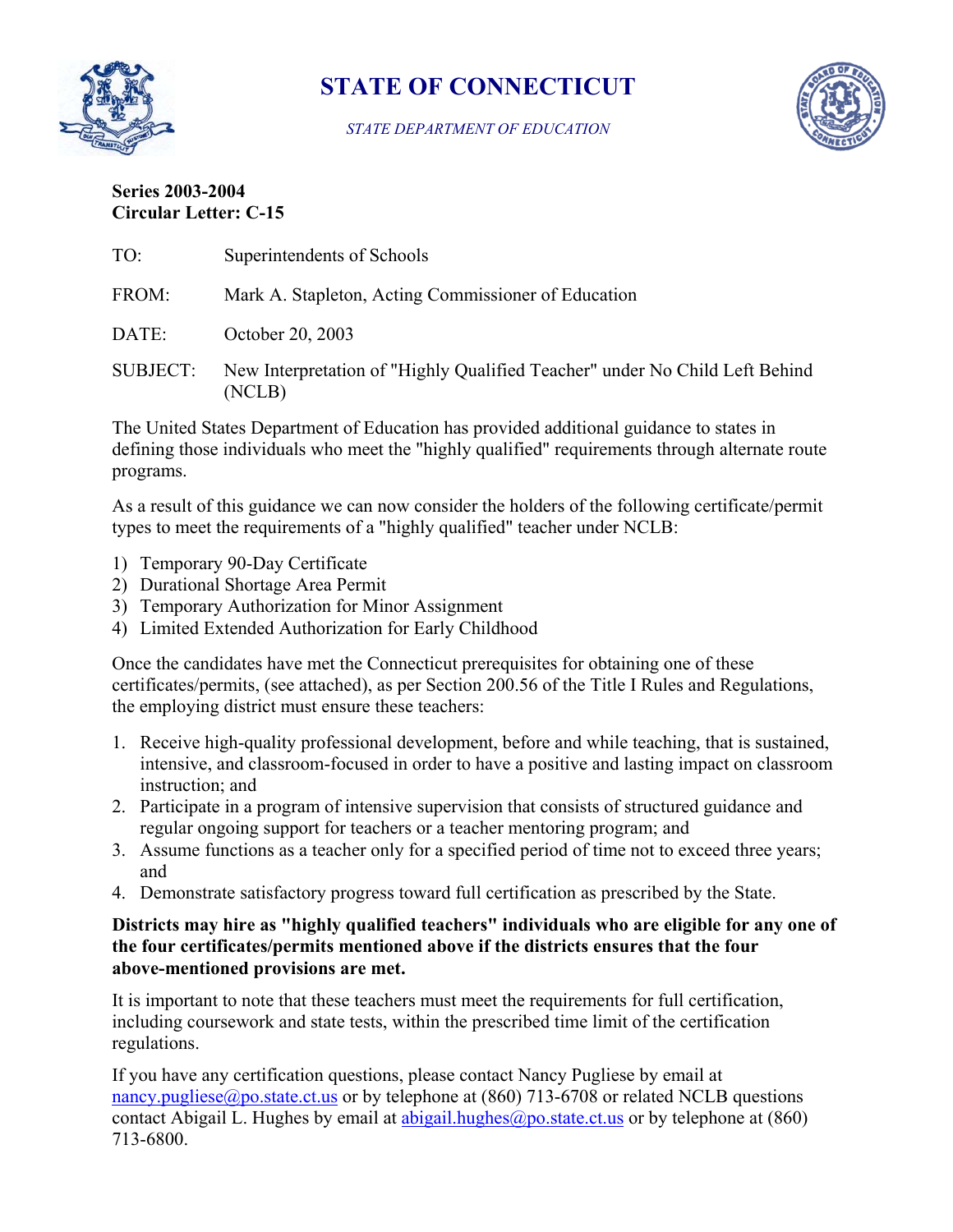## **Temporary 90-Day Certificate**

- The employing agent of a board of education makes a written request for the issuance and attests to the existence of a special plan for supervision of temporary 90-day certificate holders;
- The candidate holds a bachelor's degree from an approved institution, with a major in or closely related to the endorsement area in which the requesting board of education is placing the applicant;
- The candidate has achieved a passing score on Praxis I or meets the waiver requirements;
- The candidate has achieved a passing score on Praxis II; and
- The candidate has successfully completed the Department of Higher Education Alternate Route to Certification program in the subject or field for which the applicant has been prepared.

# **Durational Shortage Area Permit (DSAP) Requirements**

- The existence of a shortage of certified persons must be established by the board of education and approved by the Bureau of Educator Preparation and Certification;
- The candidate has fulfilled the Praxis I or the waiver requirement;
- The candidate holds a bachelor's degree from an approved institution;
- The candidate is enrolled in a planned program leading toward certification in the field for which the permit is requested or submits a statement of intent to enroll in such a program unless enrollment in a planned program is not required;
- The candidate has completed at least 12 semester hours of credit in the subject for which a permit will be issued; and
- The Durational Shortage Area Permit may be granted for one school year and reissued for two additional years upon the completion of nine semester hours of credit in the required courses each year. At the expiration of the reissuance period, the holder of the DSAP shall either qualify and file application for certification or discontinue teaching.

## **Temporary Authorization for Minor Assignment Requirements**

Upon the written request of an employing agent of a board of education and filing of an application by the applicant, a certificate holder may be granted a temporary authorization for an academic subject or a special subject, provided:

- The certificate holder has at least 12 semester hours of credit in the subject to be taught;
- The certificate holder possesses a certificate endorsed for an academic subject or a special subject, or special education;
- The minor assignment shall supplement a primary assignment;
- The number of instructional periods for the minor assignment shall not be greater than two periods per day; and
- The temporary authorization may be granted for a period of one school year and reissued for one school year, upon completion of an additional six semester hours of credit in the subject to be taught and the recommendation of the employing agent of the board of education. At the expiration of reissuance period, the holder of the minor assignment shall either qualify and file application for the additional endorsement area or discontinue teaching the minor assignment.